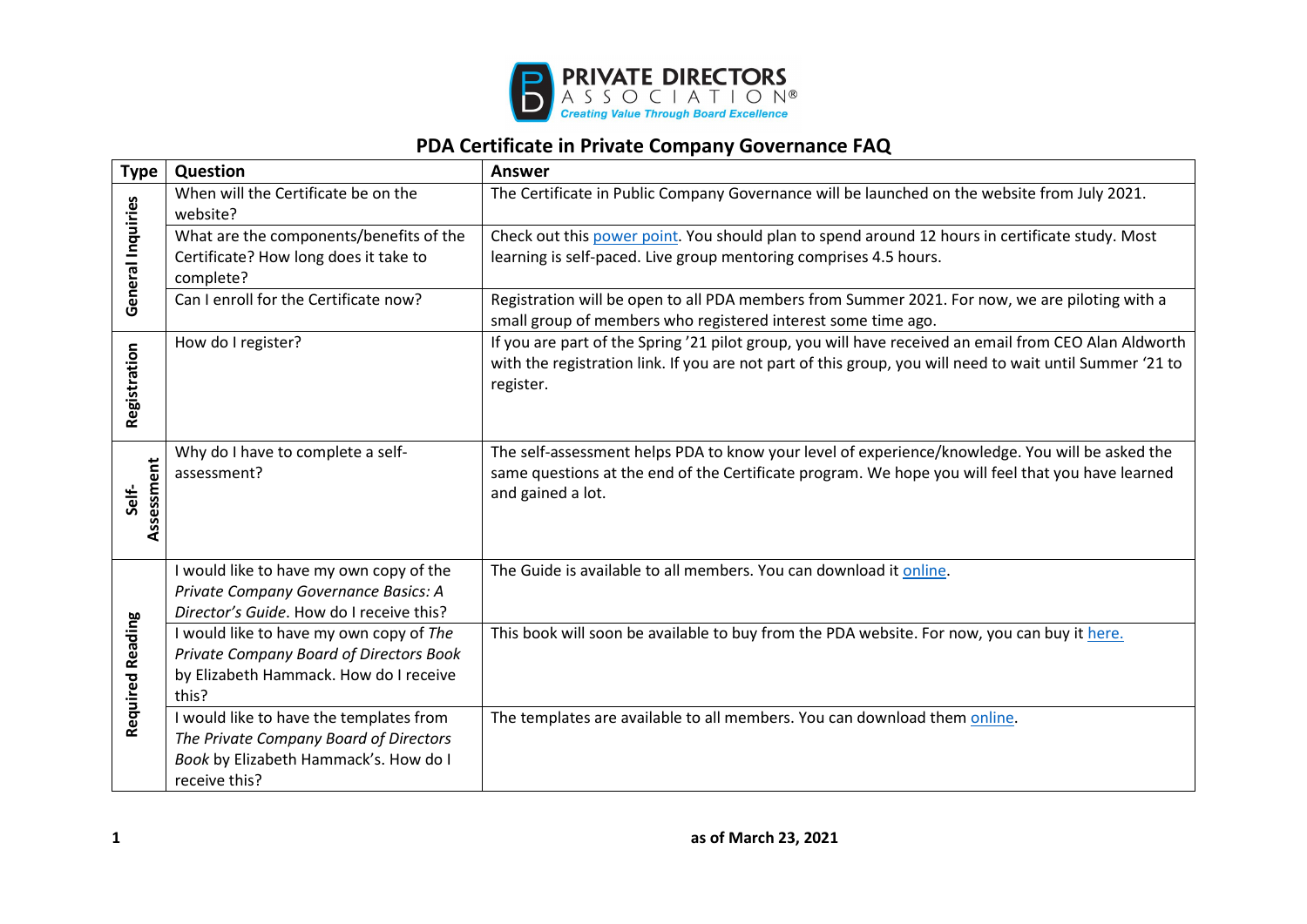

## **PDA Certificate in Private Company Governance FAQ**

|                                | I need to retake this. Where do I go?       | If you are on the Certificate Program landing page, click on Table of Contents under Course Details   |
|--------------------------------|---------------------------------------------|-------------------------------------------------------------------------------------------------------|
| Knowledge Check                |                                             | and then scroll to Knowledge Check under the Required Reading section. You can also navigate          |
|                                |                                             |                                                                                                       |
|                                |                                             | here, login, click on MY ACCOUNT, click on MY COURSES, and then click on VIEW COURSE, scrolling       |
|                                |                                             | to find Knowledge Check.                                                                              |
|                                | I think there is a mistake in the Knowledge | Please contact the Administrator at admin@privatedirectorsassociation.org detailing the               |
|                                | Check. How do I have this corrected?        | Knowledge Check question number and technical or governance error. A screenshot will also help.       |
|                                |                                             | We will be happy to check.                                                                            |
|                                | I can't get into the only group where the   | Groups are capped at 10 to allow meaningful and manageable discussion. Don't worry, many more         |
|                                | dates suit me. What can I do?               | dates and groups will be offered through the year. Why not review our webinars and then complete      |
|                                |                                             | your live group mentoring?                                                                            |
|                                | None of the dates suit me, what can I do?   | Don't worry, many more dates and groups will be offered right through the year. Why not review        |
|                                |                                             | our webinars and then complete your live group mentoring?                                             |
|                                | Who are the mentors?                        | Mentors are a diverse set of experienced private company directors who all have a lot to share. You   |
|                                |                                             | will receive details of your mentor when you register.                                                |
|                                | I want to pick the best mentor for me.      | We offer Mentor selection only by date/availability. Mentors are a diverse set of experienced         |
| Live Group Mentoring - Mentees | How can I see who is who?                   | private company directors who all have a lot to share. You will receive details of your mentor when   |
|                                |                                             | you register.                                                                                         |
|                                | I need to change my mentoring dates.        | Please contact the Administrator at admin@privatedirectorsassociation.org with details of the dates   |
|                                | What should I do?                           | that no longer work for you. Your participation will be cancelled. Please note that you may have to   |
|                                |                                             | wait for upcoming live group mentoring sessions to be posted. Sessions fill up very quickly and       |
|                                |                                             | changing dates is not advised.                                                                        |
|                                | I missed a session. How can I catch up?     | You can ask your mentor if s/he recorded the session. If not, you can see if s/he is offering a make- |
|                                |                                             | up session, but s/he is under no obligation to do this. You can still carry on with your Certificate  |
|                                |                                             | studies even if you have not been able to take part in all three mentor sessions.                     |
|                                | I think other webinars would be more        | Yes, please watch whatever is most valuable to you. We simply ask that you cover at least three       |
| Webinars                       | useful to me. Can I swap the                | topics.                                                                                               |
|                                | recommended ones for others, live or        |                                                                                                       |
|                                | archive?                                    |                                                                                                       |
|                                |                                             |                                                                                                       |
|                                |                                             |                                                                                                       |
|                                |                                             |                                                                                                       |
|                                |                                             |                                                                                                       |
| 2                              |                                             | as of March 23, 2021                                                                                  |